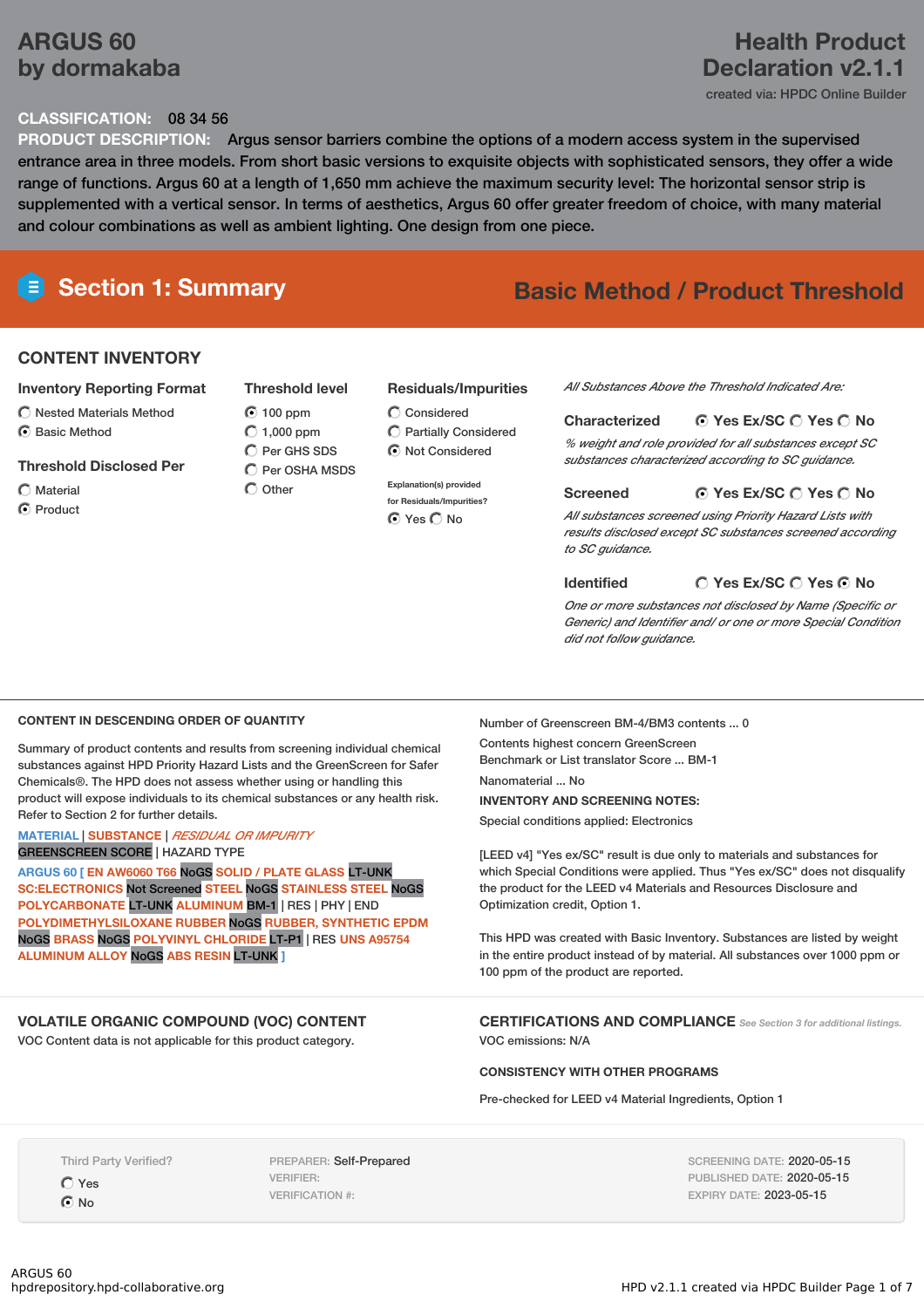This section lists contents in a product based on specific threshold(s) and reports detailed health information including hazards. This *HPD uses the inventory method indicated above, which is one of three possible methods:*

- *Basic Inventory method with Product-level threshold.*
- *Nested Material Inventory method with Product-level threshold*
- *Nested Material Inventory method with individual Material-level thresholds*

Definitions and requirements for the three inventory methods and requirements for each data field can be found in the HPD Open *Standard version 2.1.1, available on the HPDC website at: [www.hpd-collaborative.org/hpd-2-1-1-standard](https://www.hpd-collaborative.org/hpd-2-1-1-standard)*

# **ARGUS 60** PRODUCT THRESHOLD: 100 ppm RESIDUALS AND IMPURITIES CONSIDERED: No RESIDUALS AND IMPURITIES NOTES: No residuals or impurities are expected in these materials at or above the inventory threshold. dormakaba products consist of finished components, and no chemical reactions are needed to develop our products. OTHER PRODUCT NOTES: - **EN AW6060 T66** ID: **Not registered** HAZARD SCREENING METHOD: **Pharos Chemical and Materials Library** HAZARD SCREENING DATE: **2020-05-15** %: **46.70** GS: **NoGS** RC: **Both** NANO: **No** ROLE: **Profile, cover** HAZARD TYPE **AGENCY AND LIST TITLES** WARNINGS None found Nowarnings found on HPD Priority Hazard Lists SUBSTANCE NOTES: -**SOLID / PLATE GLASS** ID: **65997-17-3** HAZARD SCREENING METHOD: **Pharos Chemical and Materials Library** HAZARD SCREENING DATE: **2020-05-15** %: **25.18** GS: **LT-UNK** RC: **UNK** NANO: **No** ROLE: **Side covers** HAZARD TYPE THE RESERVED OF AGENCY AND LIST TITLES THE RESERVED OF A GENOME OF A GENOME AGENCY AND LIST TITLES None found Nowarnings found on HPD Priority Hazard Lists SUBSTANCE NOTES: -**SC:ELECTRONICS** ID: **SC:Electronics** HAZARD SCREENING METHOD: **Pharos Chemical and Materials Library** HAZARD SCREENING DATE: **2020-05-15** %: **7.71** GS: **Not Screened** RC: **UNK** NANO: ROLE: **PWB, cable, motor, locking No device, sensor system**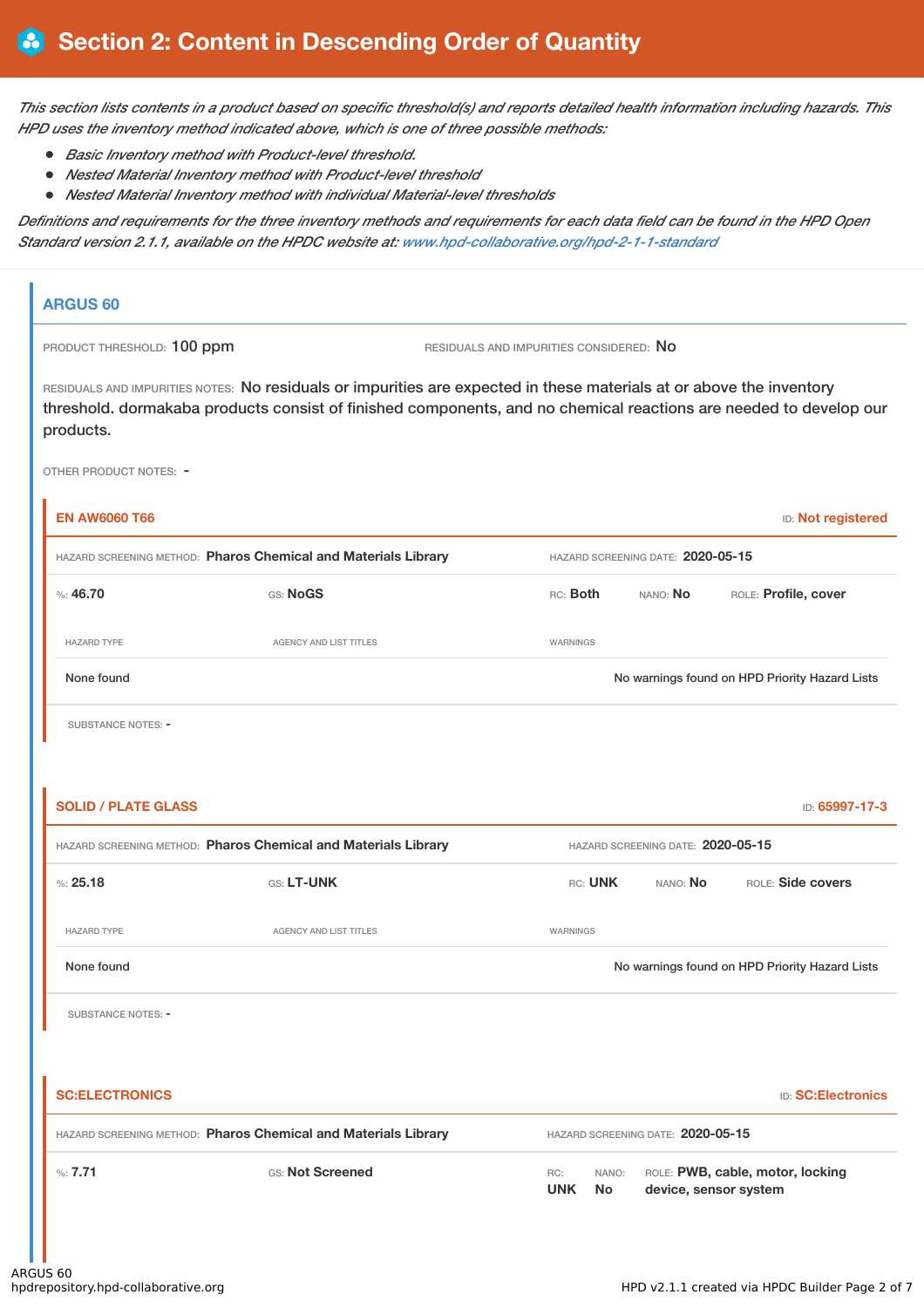-

HAZARD TYPE **AGENCY AND LIST TITLES** WARNINGS

Hazard Screening not performed

SUBSTANCE NOTES: Version: SCElec/2018-02-23 Brief Description: No Entry Compliance: No Entry Takeback Program: No Entry

**STEEL** ID: **12597-69-2** HAZARD SCREENING METHOD: **Pharos Chemical and Materials Library** HAZARD SCREENING DATE: **2020-05-15** %: **5.23** GS: **NoGS** RC: **Both** NANO: **No** ROLE: **Fixing materials** HAZARD TYPE **AGENCY AND LIST TITLES AGENCY AND LIST TITLES** WARNINGS None found No warnings found on HPD Priority Hazard Lists

SUBSTANCE NOTES: 16MnCr5, 32Cr4

| <b>STAINLESS STEEL</b>                                         |                                                                |                                   |                                   |          | ID: 12597-68-1                                 |  |
|----------------------------------------------------------------|----------------------------------------------------------------|-----------------------------------|-----------------------------------|----------|------------------------------------------------|--|
| HAZARD SCREENING METHOD: Pharos Chemical and Materials Library |                                                                |                                   | HAZARD SCREENING DATE: 2020-05-15 |          |                                                |  |
| %: 4.91                                                        | GS: NoGS                                                       | RC: UNK                           | NANO: No                          |          | ROLE: Control panels                           |  |
| <b>HAZARD TYPE</b>                                             | AGENCY AND LIST TITLES                                         | WARNINGS                          |                                   |          |                                                |  |
| None found                                                     |                                                                |                                   |                                   |          | No warnings found on HPD Priority Hazard Lists |  |
| SUBSTANCE NOTES: -                                             |                                                                |                                   |                                   |          |                                                |  |
|                                                                |                                                                |                                   |                                   |          |                                                |  |
| <b>POLYCARBONATE</b>                                           |                                                                |                                   |                                   |          | ID: 25037-45-0                                 |  |
| HAZARD SCREENING METHOD: Pharos Chemical and Materials Library |                                                                | HAZARD SCREENING DATE: 2020-05-15 |                                   |          |                                                |  |
| %3.65                                                          | GS: LT-UNK                                                     | RC: UNK                           |                                   | NANO: No | ROLE: Sealing                                  |  |
| <b>HAZARD TYPE</b>                                             | AGENCY AND LIST TITLES                                         | WARNINGS                          |                                   |          |                                                |  |
| None found                                                     |                                                                |                                   |                                   |          | No warnings found on HPD Priority Hazard Lists |  |
| SUBSTANCE NOTES: -                                             |                                                                |                                   |                                   |          |                                                |  |
|                                                                |                                                                |                                   |                                   |          |                                                |  |
| <b>ALUMINUM</b>                                                |                                                                |                                   |                                   |          | ID: 7429-90-5                                  |  |
|                                                                | HAZARD SCREENING METHOD: Pharos Chemical and Materials Library |                                   | HAZARD SCREENING DATE: 2020-05-15 |          |                                                |  |
|                                                                |                                                                |                                   |                                   |          |                                                |  |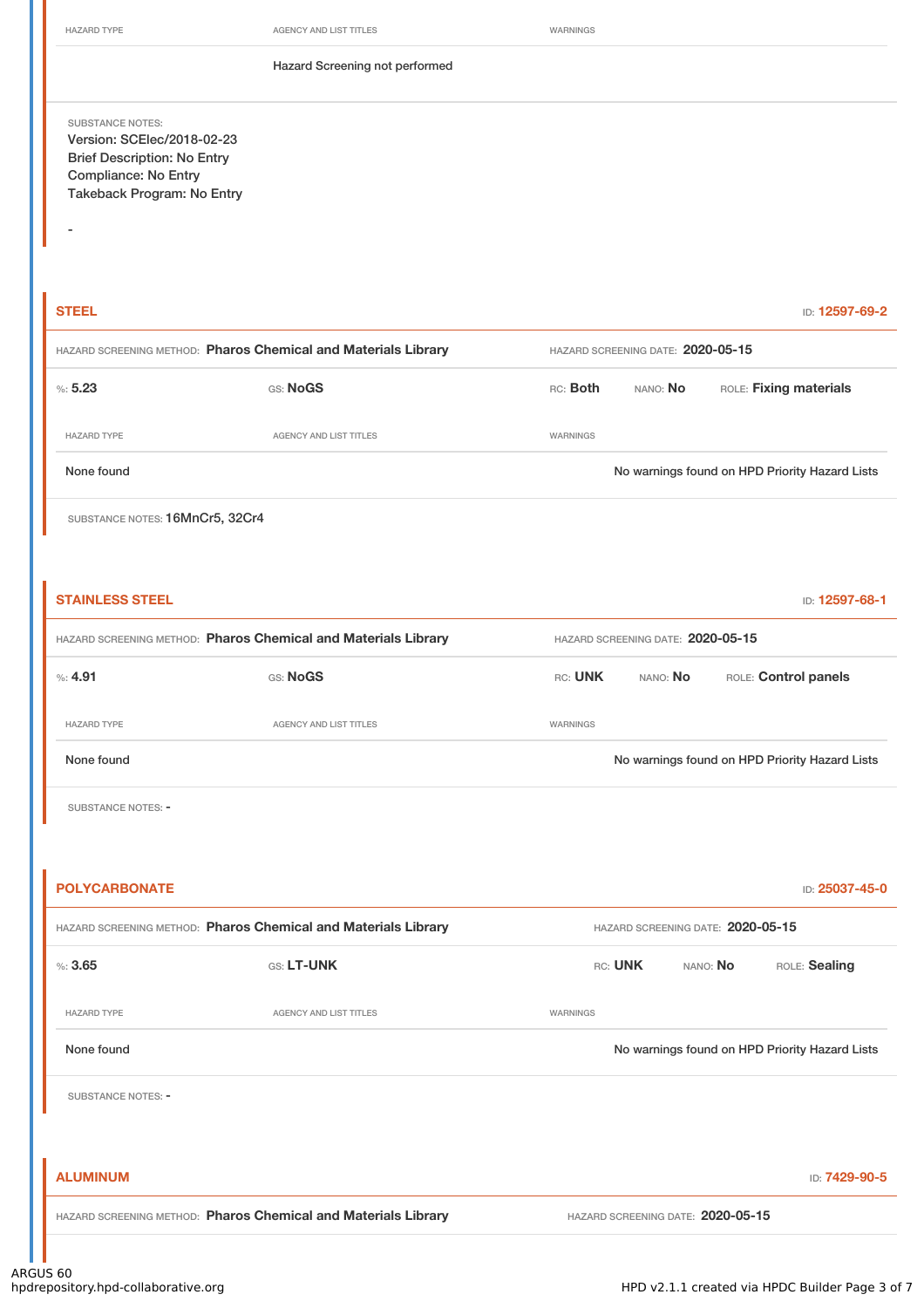| %3.25                      | $GS:$ BM-1                                   | RC: Both                             | NANO: <b>No</b> | <b>ROLE: Fasteners</b>                                |
|----------------------------|----------------------------------------------|--------------------------------------|-----------------|-------------------------------------------------------|
|                            |                                              |                                      |                 |                                                       |
| <b>HAZARD TYPE</b>         | <b>AGENCY AND LIST TITLES</b>                | WARNINGS                             |                 |                                                       |
| <b>RESPIRATORY</b>         | AOEC - Asthmagens                            | Asthmagen (Rs) - sensitizer-induced  |                 |                                                       |
| PHYSICAL HAZARD (REACTIVE) | EU - GHS (H-Statements)                      | H <sub>228</sub> - Flammable solid   |                 |                                                       |
| PHYSICAL HAZARD (REACTIVE) | EU - GHS (H-Statements)                      |                                      |                 | H261 - In contact with water releases flammable gases |
| <b>ENDOCRINE</b>           | <b>TEDX</b> - Potential Endocrine Disruptors | <b>Potential Endocrine Disruptor</b> |                 |                                                       |
|                            |                                              |                                      |                 |                                                       |

SUBSTANCE NOTES: -

# **POLYDIMETHYLSILOXANE RUBBER** ID: **63394-02-5** HAZARD SCREENING METHOD: **Pharos Chemical and Materials Library** HAZARD SCREENING DATE: **2020-05-15** %: **2.22** GS: **NoGS** RC: **UNK** NANO: **No** ROLE: **Sealing** HAZARD TYPE **AGENCY AND LIST TITLES** WARNINGS None found Nowarnings found on HPD Priority Hazard Lists SUBSTANCE NOTES: -**RUBBER, SYNTHETIC EPDM** ID: **308064-28-0** HAZARD SCREENING METHOD: **Pharos Chemical and Materials Library** HAZARD SCREENING DATE: **2020-05-15** %: **0.39** GS: **NoGS** RC: **None** NANO: **No** ROLE: **Sealing** HAZARD TYPE **AGENCY AND LIST TITLES WARNINGS** None found Nowarnings found on HPD Priority Hazard Lists SUBSTANCE NOTES: -**BRASS** ID: **12597-71-6** HAZARD SCREENING METHOD: **Pharos Chemical and Materials Library** HAZARD SCREENING DATE: **2020-05-15** %: 0.34 GS: Nogs CS: Nogs CS: Nogs CS: Nogs CS: Nogs CS: Nogs CS: UNK NANO: No HAZARD TYPE **AGENCY AND LIST TITLES AGENCY AND LIST TITLES** None found Nowarnings found on HPD Priority Hazard Lists SUBSTANCE NOTES: -

**POLYVINYL CHLORIDE** ID: **9002-86-2**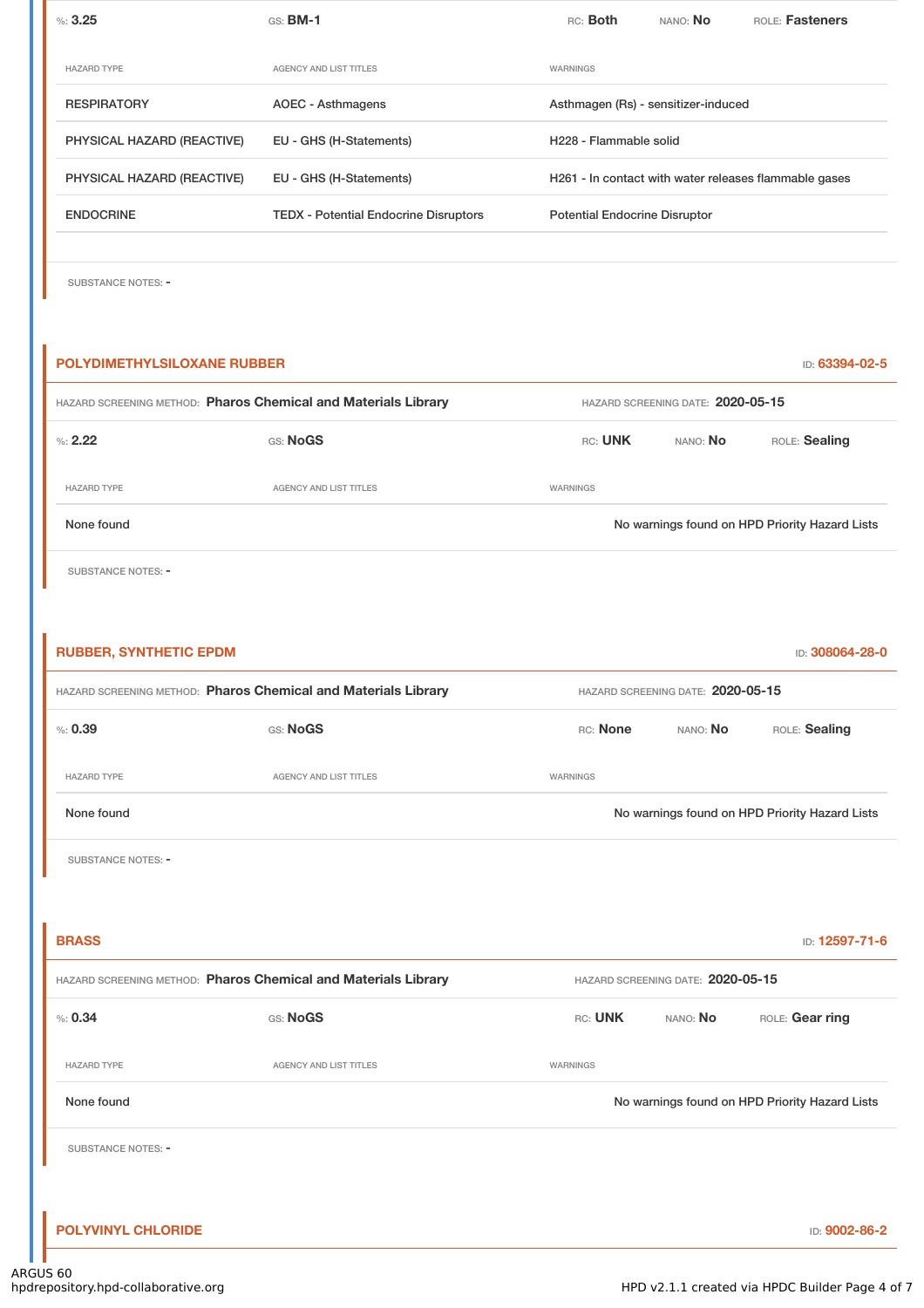| HAZARD SCREENING METHOD: Pharos Chemical and Materials Library |                        | HAZARD SCREENING DATE: 2020-05-15   |          |                                                |  |
|----------------------------------------------------------------|------------------------|-------------------------------------|----------|------------------------------------------------|--|
| % 0.24                                                         | GS: LT-P1              | RC: UNK                             | NANO: No | ROLE: Sealing                                  |  |
| <b>HAZARD TYPE</b>                                             | AGENCY AND LIST TITLES | WARNINGS                            |          |                                                |  |
| <b>RESPIRATORY</b>                                             | AOEC - Asthmagens      | Asthmagen (Rs) - sensitizer-induced |          |                                                |  |
| SUBSTANCE NOTES: -                                             |                        |                                     |          |                                                |  |
| <b>UNS A95754 ALUMINUM ALLOY</b>                               |                        |                                     |          | ID: Not registered                             |  |
| HAZARD SCREENING METHOD: Pharos Chemical and Materials Library |                        | HAZARD SCREENING DATE: 2020-05-15   |          |                                                |  |
| % : 0.09                                                       | GS: NoGS               | RC: Both                            | NANO: No | ROLE: Connectors                               |  |
| <b>HAZARD TYPE</b>                                             | AGENCY AND LIST TITLES | <b>WARNINGS</b>                     |          |                                                |  |
| None found                                                     |                        |                                     |          | No warnings found on HPD Priority Hazard Lists |  |
| <b>SUBSTANCE NOTES: -</b>                                      |                        |                                     |          |                                                |  |
|                                                                |                        |                                     |          |                                                |  |
| <b>ABS RESIN</b>                                               |                        |                                     |          | ID: 9003-56-9                                  |  |
| HAZARD SCREENING METHOD: Pharos Chemical and Materials Library |                        | HAZARD SCREENING DATE: 2020-05-15   |          |                                                |  |
| % : 0.09                                                       | GS: LT-UNK             | RC: UNK                             | NANO: No | ROLE: Sealing                                  |  |
| <b>HAZARD TYPE</b>                                             | AGENCY AND LIST TITLES | WARNINGS                            |          |                                                |  |
| None found                                                     |                        |                                     |          | No warnings found on HPD Priority Hazard Lists |  |

SUBSTANCE NOTES: -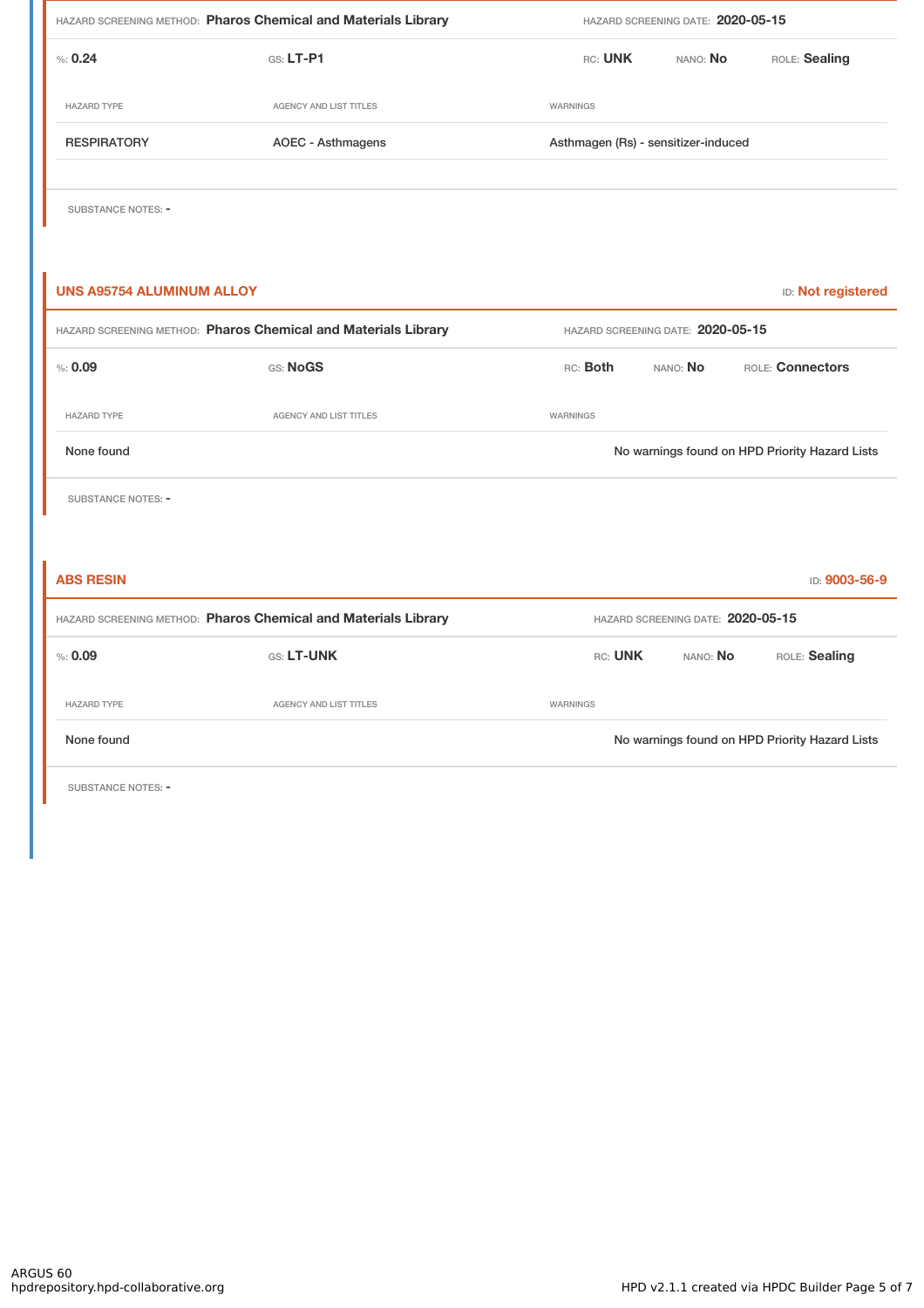This section lists applicable certification and standards compliance information for VOC emissions and VOC content. Other types of *health or environmental performance testing or certifications completed for the product may be provided.*

| <b>VOC EMISSIONS</b>                                                                                                                       | N/A                                 |                     |                       |
|--------------------------------------------------------------------------------------------------------------------------------------------|-------------------------------------|---------------------|-----------------------|
| CERTIFYING PARTY: Self-declared<br>APPLICABLE FACILITIES: This HPD is for a product<br>that is NOT liquid/wet applied.<br>CERTIFICATE URL: | <b>ISSUE DATE: 2020-</b><br>$05-13$ | <b>EXPIRY DATE:</b> | CERTIFIER OR LAB: N/A |
| CERTIFICATION AND COMPLIANCE NOTES:                                                                                                        |                                     |                     |                       |

# **H** Section 4: Accessories

This section lists related products or materials that the manufacturer requires or recommends for installation (such as adhesives or fasteners), maintenance, cleaning, or operations. For information relating to the contents of these related products, refer to their *applicable Health Product Declarations, if available.*

No accessories are required for this product.

## **Section 5: General Notes**

dormakaba has resulted from the merger of the two well-established brands Dorma and Kaba, both known for their expertise in the area of smart and secure access solutions. Together we stand for more than 150 years of security and reliability. Our master brand dormakaba stands for our offering of products, solutions and services for secure access to buildings and rooms from a single source. Our global brand power supports us to become the trusted industry leader. For more information, please go to: www.dormakaba.com. The information contained in this HPD is to be used only as a voluntary information on our products. dormakaba makes no representation or warranty as to the completeness or accuracy of the information contained herein. The products and specifications set forth in this HPD are subject to change without notice and dormakaba disclaims any and all liability for such changes. The information contained herein is provided without warranties of any kind, either express or implied, and dormakaba disclaims any and all liability for typographical, printing, or production errors or changes affecting the specifications contained herein. dormakaba DISCLAIMS ALL WARRANTIES, EXPRESS OR IMPLIED, INCLUDING, BUT NOT LIMITED TO, THE IMPLIED WARRANTIES OF MERCHANTABILITY AND FITNESS FOR A PARTICULAR PURPOSE. IN NO EVENT WILL dormakaba BE LIABLE FOR ANY INCIDENTAL, INDIRECT OR CONSEQUENTIAL DAMAGES ARISING FROM THE SALE OR USE OF ANY PRODUCT. All sales of products shall be subject to dormakaba's applicable General Terms and Conditions, a copy of which will be provided by your local dormakaba organisation upon request.